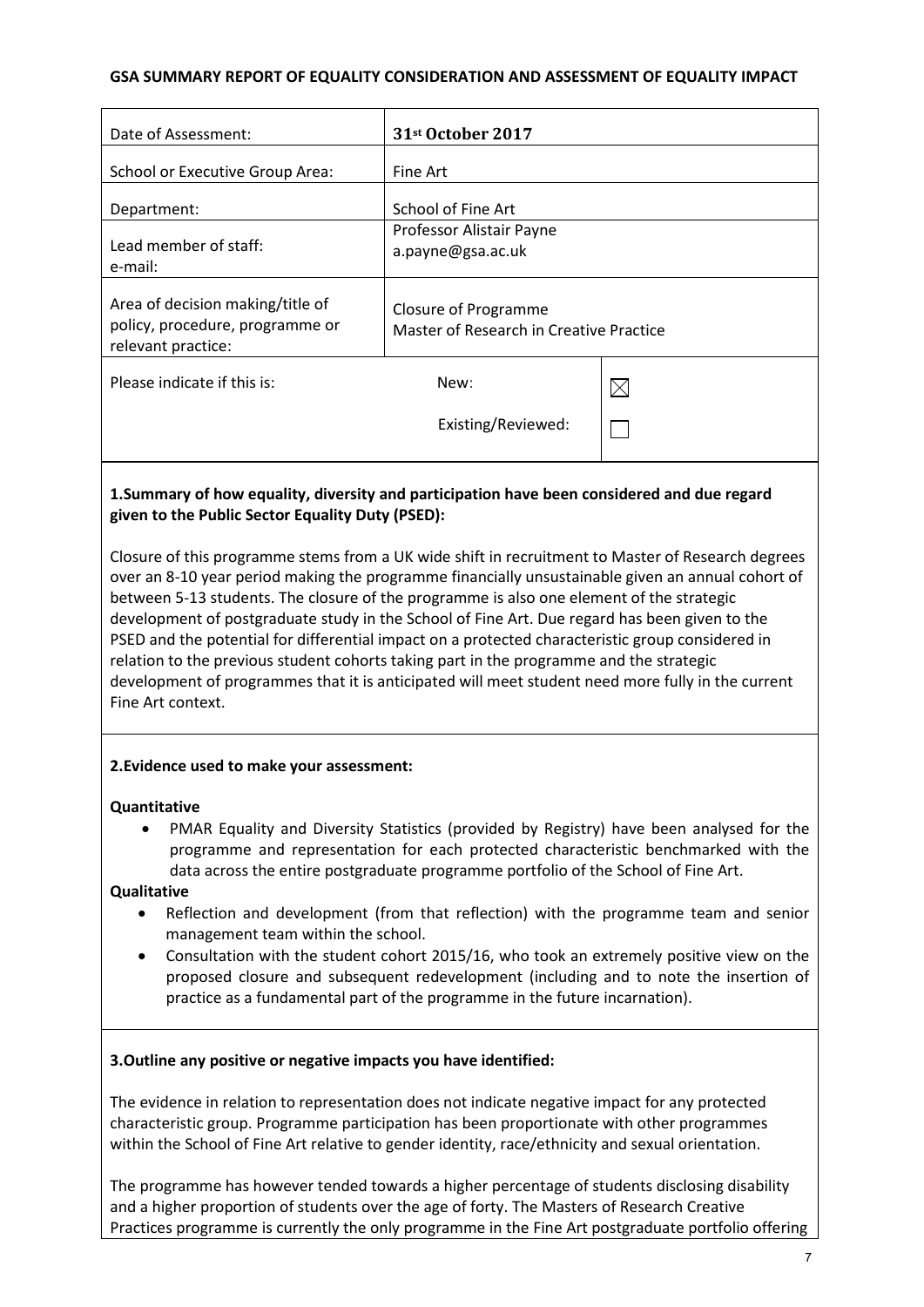a part time pathway which may contribute to this. Part time routes are however a key aspect of the strategic development of the Fine Art postgraduate portfolio and are under development across currently available programmes. The programme that will replace the MRes will include a part time route.

It is therefore anticipated that any negative impact in relation to disabled people or people over forty years of age will be mitigated and indeed options for study increased with potential for positive impact in relation to age and disability.

Reflection upon the content of the programme and what this programme has delivered to students has drawn attention to three primary areas:

- post-colonial theory/study,
- core research strategies for postgraduate study
- feminist theory (although this is also a primary topic within the Fine Art Critical Studies curriculum).

These are critical areas and have been recognised as such in closure discussions. To ensure that these aspects of the curriculum are shared more widely across other PGT cohorts, two positive propositions have been developed:

- The development of the 'Research Methods and Methodologies *in* Practice' course to be delivered in stage 1 to all School of Fine Art postgraduate students. This course has been developed out of the core research delivery of the Master of Research in Creative Practices programme.
- The School of Fine Art has initiated the writing of a new programme within which the core content of the existing programme, inclusive of post-colonial theory, will be developed and enhanced to engage with new areas of contemporary concern across the social, cultural, political and economic landscape.

The development of a future programme and course opportunities will support, develop and enhance those aspects of the programme and its pedagogies that have been successful and are not currently shared across other programmes within the school.

The new courses and programme, will support the sharing of practice and enable the core aspects of the programme to be developed across other areas and identify new strategies for developing Fine Art practice and research in the context of the contemporary world with positive impact on advancing equality and fostering good relations within a broader community.

The programme closure and subsequent new programme development (as well as the new Research Methods course) have been wholeheartedly supported in feedback from students on the programme (2015/16).

The primary member of staff on the programme is the programme leader, who in the period between the MRes closure and the commencement of the new programme will be working on the documentation of the paperwork and through to validation, whilst also supporting the new research methods course and inputting into other PGT programmes. Supporting staff will also benefit from the move to the new programme in terms of timetabling and refinement of contact time in line with HR guidance. Negative impact is not therefore anticipated for the staff group whose expertise will be valuable in developing and delivering the new programme.

All current students on the MRes programme will be supported to complete their studies within the anticipated timeframe.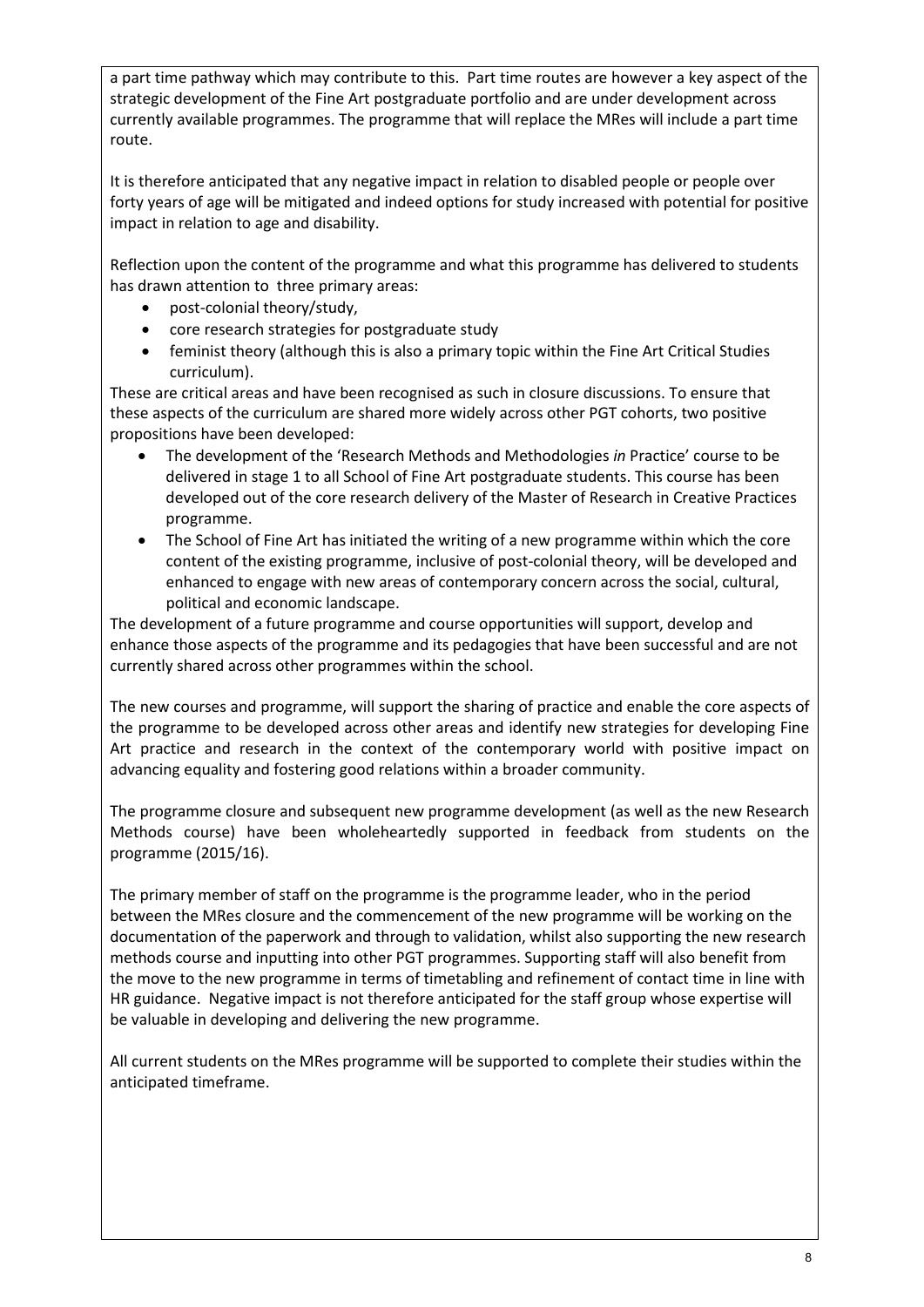## **4.Actions you have taken or planned as a result of your findings:**

(Please complete the action plan in this section)

| <b>Action</b>                                 | <b>Equality Impact</b>                           | Person responsible                | <b>Time frame</b>    |  |
|-----------------------------------------------|--------------------------------------------------|-----------------------------------|----------------------|--|
| Closure of programme                          | <b>Neutral</b>                                   | Programme leader                  | 2017-18              |  |
| with continued support<br>for current cohort. |                                                  |                                   |                      |  |
| Develop New                                   | Advance equality and                             | Programme leader                  | Commencement planned |  |
| programme                                     | foster good relations                            | <b>Head School of Fine Art</b>    | 2019/20              |  |
| PG Team shared                                | Advance equality and                             | Head School of Fine Art           | 2017-18              |  |
| commitments:                                  | foster good relations<br>regardless of protected | Postgraduate programme<br>leaders |                      |  |
| Shared content and                            | characteristic through                           |                                   |                      |  |
| methods of delivery that                      | inclusive curriculum                             |                                   |                      |  |
| build from MRes                               | design and delivery                              |                                   |                      |  |
| curriculum content and                        |                                                  |                                   |                      |  |
| delivery including                            |                                                  |                                   |                      |  |
| reflection and inclusion                      |                                                  |                                   |                      |  |
| of diverse/global<br>/historical              |                                                  |                                   |                      |  |
| /contemporary                                 |                                                  |                                   |                      |  |
| perspectives and                              |                                                  |                                   |                      |  |
| representation.                               |                                                  |                                   |                      |  |
| Development of part                           | Eliminate discrimination                         | <b>Head School of Fine Art</b>    | 2018-19              |  |
| time pathways across                          | and advance equality                             | Programme leaders                 |                      |  |
| SoFA PG portfolio                             | with specific impact for                         |                                   |                      |  |
|                                               | disabled people, older                           |                                   |                      |  |
|                                               | people and those with                            |                                   |                      |  |
|                                               | caring commitments.                              |                                   |                      |  |

## **5. Where/when will progress and the outcomes of your actions be reported and reviewed:**

The progress outlined within this report will be reported to the SoFA senior management team, via the Board of Studies, the progression of the new programme will move through the committee cycle at GSA, with initial progression to the Executive Committee planned for the start of 2018.

The school level Quality Enhancement Action Plan will also closely monitor the progression of the new proposal and also outline the actions and points raised within this EIA. Progress will be reported annually to PMAR.

## **6. How will your actions and intended outcomes contribute to the delivery of GSA's equality outcomes:**

The actions and outcomes of this EIA fully align with and will contribute to GSA's Equality Outcomes 2017-21. The closure of the MRes and subsequent development of the new programme proposal will contribute specifically to the further development of an accessible and inclusive learning environment through enhancement of the broader curriculum, engagement with contemporary discourse, perspectives and histories, the availability of part time pathways and greater integration and sharing across programmes in line with Fine Art strategy.